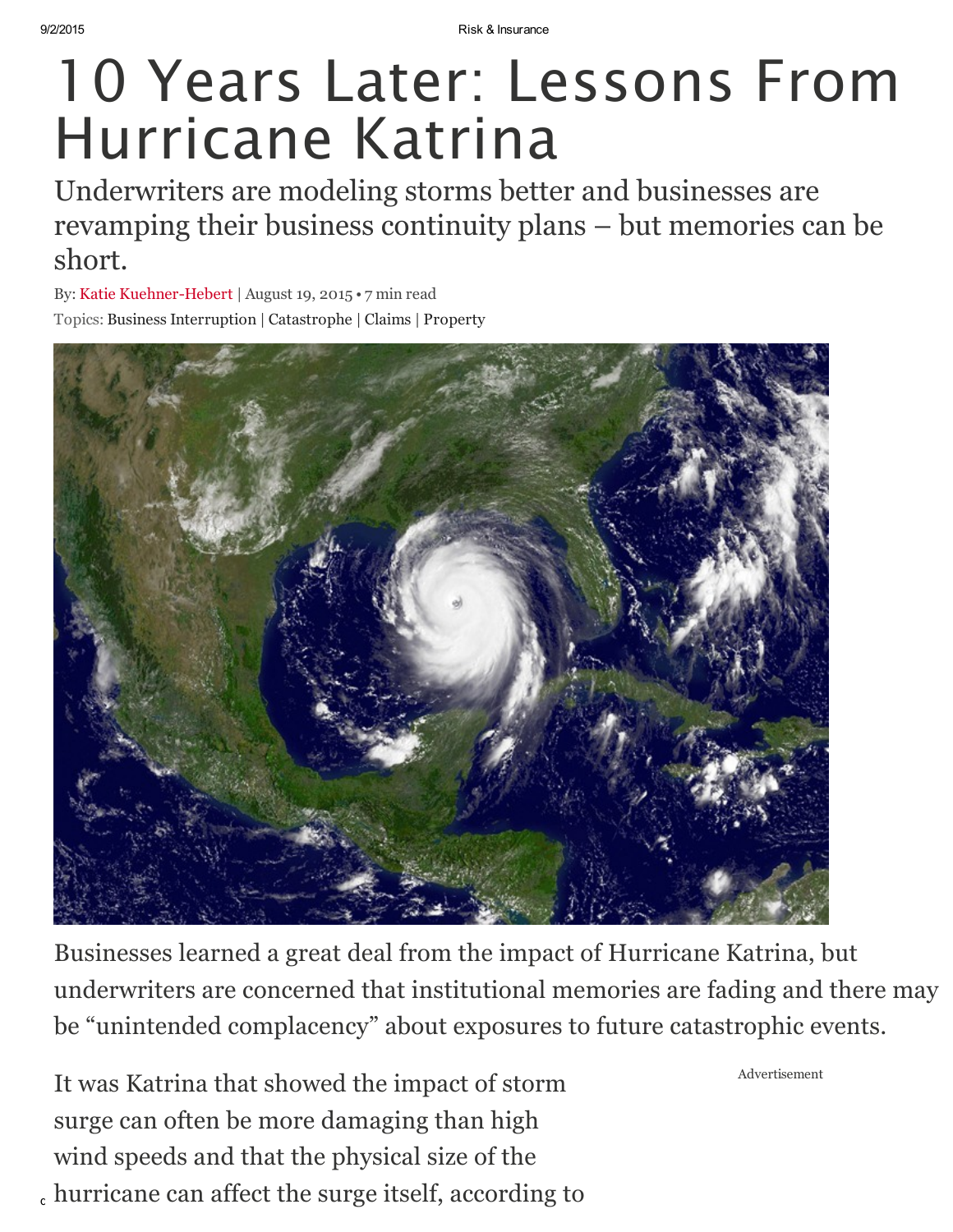Allianz Global Corporate & Specialty (AGCS).

There has been a steep rise in the cost of claims for extreme weather events — from an average of \$15 billion a year between 1980 and 1989, to an average of \$70 billion a year between 2010 and 2013, according to AGCS.

Windstorm losses account for approximately 40 percent of all natural hazard losses by number of claims and 26 percent by value, it said.

However, growth of exposure is far outpacing take-up of insurance coverage resulting in a growing gap in natural catastrophe preparedness, according to AGCS.



Jayanta Guin, executive vice president, researching and modeling, AIR Worldwide

Jayanta Guin, executive vice president, researching and modeling at catastrophe modeling firm AIR Worldwide in Boston, said the damaging effects of storm surge convinced AIR of the need for a more detailed, hydrodynamic model as opposed to the simpler parametric approach that had been used.

Today, both AIR's U.S. hurricane model and its recently introduced U.S. inland flood model use a physical modeling approach to capture flood risk.

"For both models, particular engineering attention has been paid to the current-day vulnerability of the levee system in and around New Orleans," Guin said.

"While that system has clearly been strengthened since Katrina, we maintain a healthy dose of skepticism about the levee systems' longer-term upkeep."

## Vulnerable Structures

 $_{\rm c}$  Katrina, which struck New Orleans on Aug. 29, 2005, also revealed new insights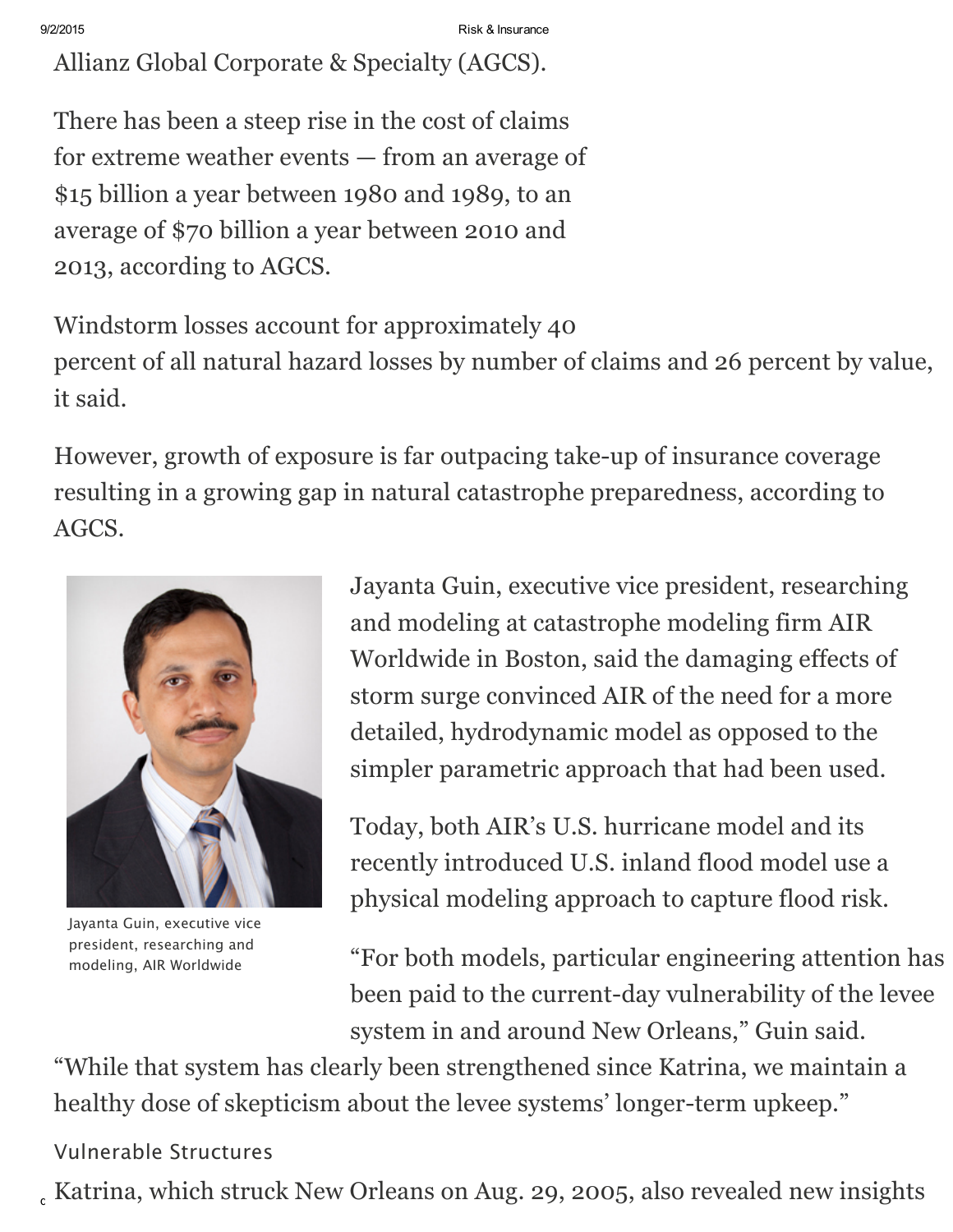9/2/2015 Risk & Insurance

into the vulnerability of commercial structures, such as the large number of casinos built on barges along the Mississippi coast, he said. Now, there is greater recognition of the wide array of buildings that companies are insuring. As a result, underwriters' view of the vulnerability of commercial assets has increased.

Video: National Geographic provides a day-by-day account of Hurricane Katrina's wrath, from its birth in the Atlantic Ocean to its catastrophic effects: flooded streets, flattened homes, and horrific loss of life.

Lou Drapeau, director of risk management at the University of Kentucky in Lexington and vice-chairman of Disaster Recovery Institute International, said that before Katrina, most organizations did not have someone in charge of business continuity, but now many do.

Moreover, he said, Katrina "got a lot of people's attention" on the need to coordinate risk management, emergency preparedness and emergency response, business continuity and disaster recovery.

 $\cdot$  said. "Katrina really caused those four separate "Those functions can't exist in their own towers — they really have to work together," Drapeau

Advertisement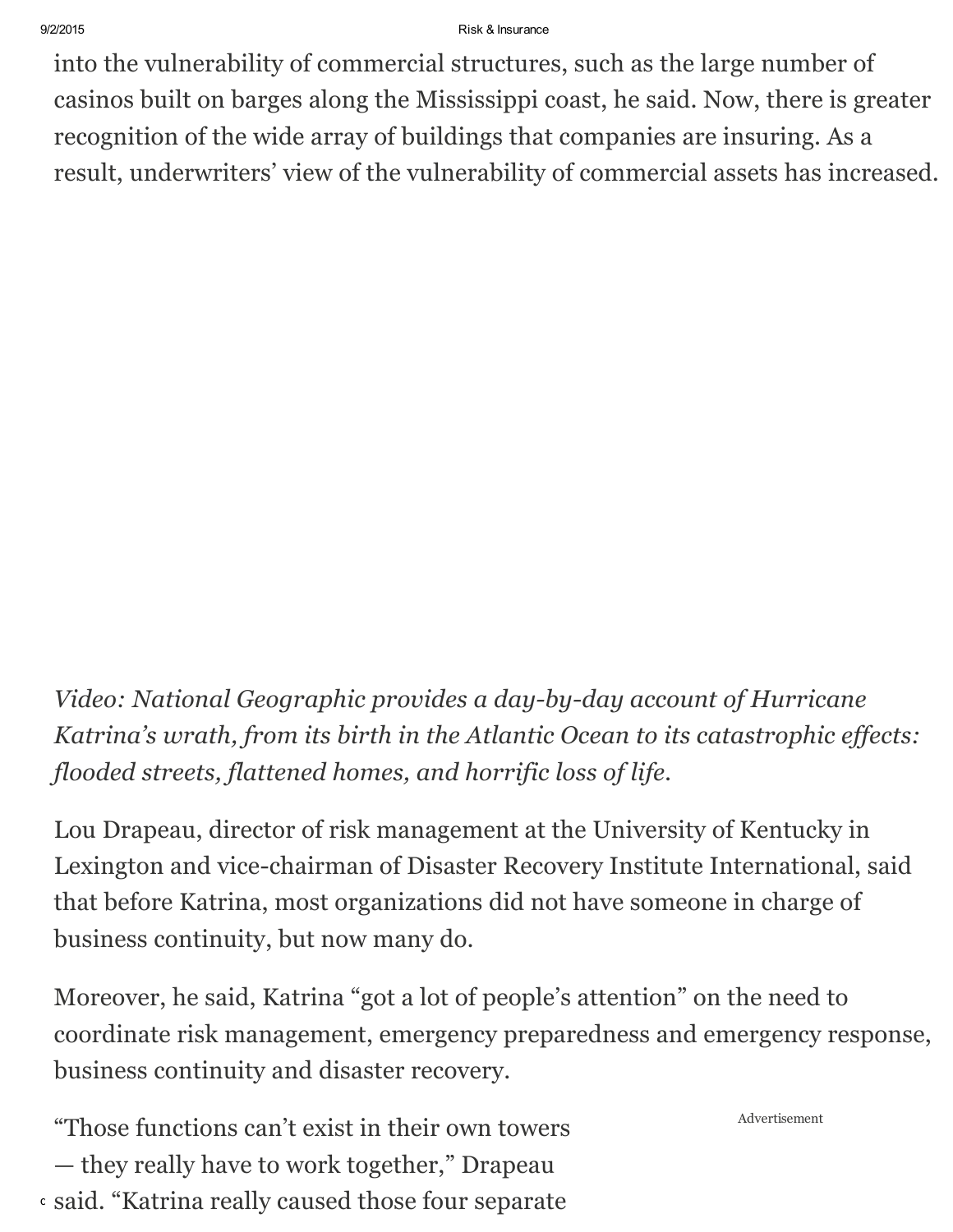areas of an organization to work more closely than they have in the past."

One of the lessons learned from Katrina is that the complexity — and losses — associated with hurricanes in highly developed areas with significant infrastructure are far greater than imagined, said Andy Castaldi, head of catastrophe perils Americas at Swiss Re in Armonk, N.Y.

Over time, carriers learned how to better estimate potential losses, but there are still "quite a bit of surprises," Castaldi said, such as the damage due to storm surge from Katrina.

Thus, it's important that manufacturers and other businesses be prepared not only to cover losses from property damage, but also from business interruption.



Andy Castaldi, head of catastrophe perils Americas, Swiss Re

"People tend to forget how devastating events can be, and I'm not sure many companies have done enough to protect themselves financially with business interruption plans if they have extensive downtimes," he said.

Losses escalate quickly due to the increased automation in manufacturing, Castaldi said. Thirty years ago, employees could come the next day after a hurricane, clean up and start working, but today, plants have robotics and other electronics, which are more susceptible to hurricane damage and more costly.

"It might take months for these highly specialized electronics to get repaired as there may be a long waiting list, which can cause bigger problems and bigger losses than ever before," he said.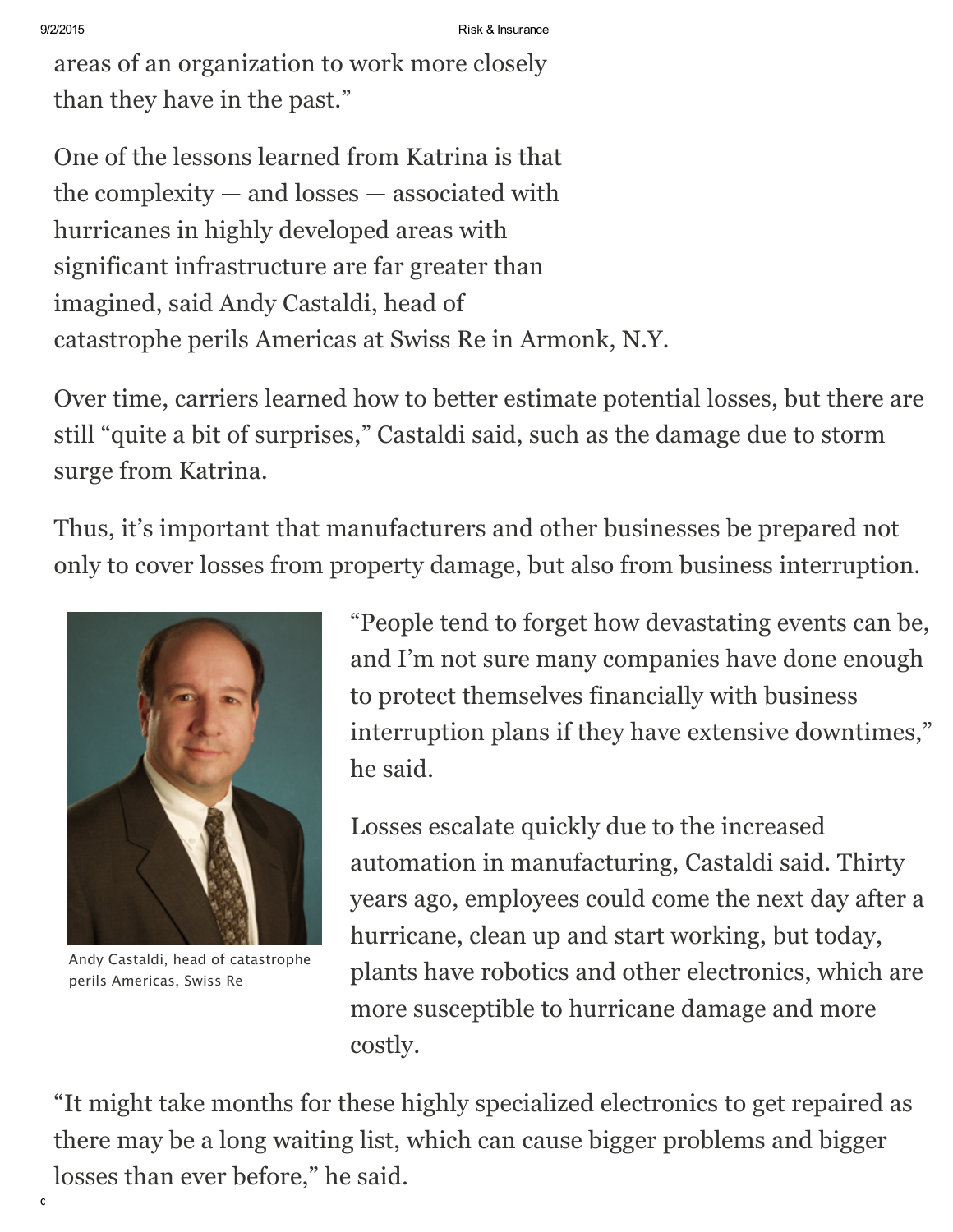9/2/2015 Risk & Insurance

Monica Ningen, head of property underwriting U.S. and Canada for Swiss Re, said that the question commercial property owners often asked before Katrina was, "Can we afford to take steps to mitigate against these sort of events?" But the question after Katrina, is, "Can we afford not to?"

## Short Memories

Ningen is concerned that many organizations are starting to forget about the disaster plans that were conceived after the hurricane.



Monica Ningen, head of property underwriting US & Canada, Swiss Re

"New risk managers are coming in and their organizations are forgetting the importance of response time and response in general," she said. "Public and private entities need to figure out how to work together to find disaster preparation and mitigation solutions."

Resiliency of an area after a catastrophic event can be measured in three ways: whether people have work, whether their home is habitable and whether children can go to school, Castaldi said.

"Corporations have to think beyond their four walls and make sure their workforce has adequate housing and schools that are properly protected," he said. "There is such a thing as unintended complacency the further time away from an earlier catastrophic event, the more people don't prepare for another one."

Cheryl Harper, president of RIMS' South Louisiana chapter, lived through Hurricane Katrina — her house flooded and her employer had 8 feet of water in its offices.

 $\cdot$  Orleans and two smaller Louisiana dioceses. Harper is operations manager for Catholic Mutual Group in New Orleans, the Louisiana office of the Roman Catholic Church's self-insurance fund, which provides insurance and risk management services for the Archdiocese of New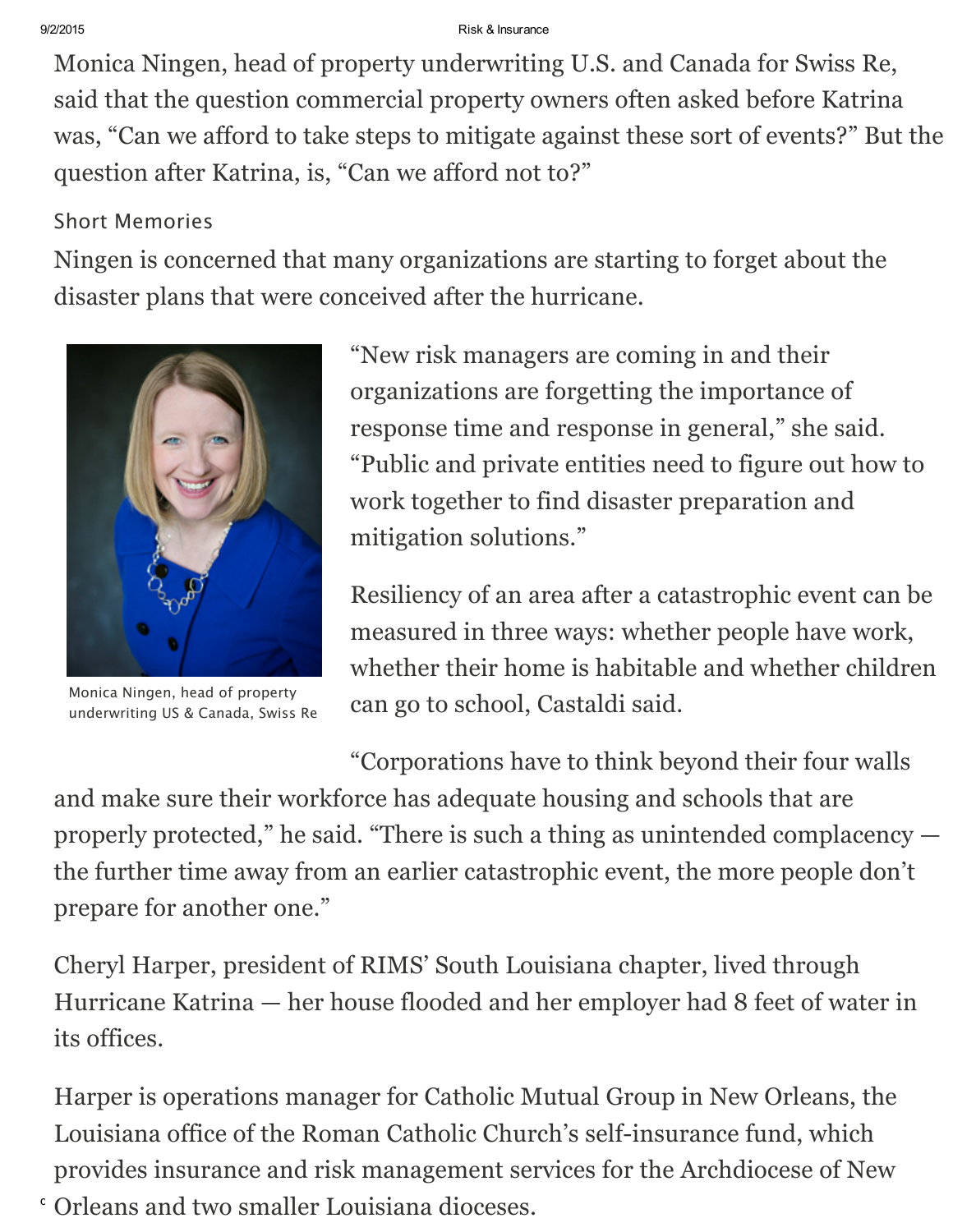After Katrina, the organization set up temporary offices in Baton Rouge and didn't return its operations to New Orleans until January of 2006.

## Crucial Lessons

Businesses must have a solid business continuity plan in place that is updated annually, including emergency contact numbers for all employees, she said. Fortunately, with hurricanes there are advance warnings, so if an event is forecast, Harper makes sure she reconfirms that information before any storm hits.

"It's important to be able to reach your team by several different methods, as after Katrina we had no cell service, but we could text," she said.

eed to invest a little more money on the front end for a secure roof p prevent substantial damage when the next storm does come." – Harper, operations manager, Catholic Mutual Group

Since the organization's servers were damaged due to flooding during Katrina, the Catholic Mutual Group now has a back-up server in northern Louisiana that it can access remotely. If Harper and her team need to evacuate in the future, she plans to take the minimal amount of operational equipment to make sure she can access the remote server and provide services from any location.

Moreover, the organization published a hurricane manual, which includes emergency contact information as well as guidance on property protection, claim reporting, remediation, reconstruction, and templates for contractor bidding and other forms. Before any storm hits, her company puts remediation companies on standby.

 $\delta$  and other members to install standing seam metal roofs in new buildings or Another crucial lesson learned after Katrina was to strongly encourage parishes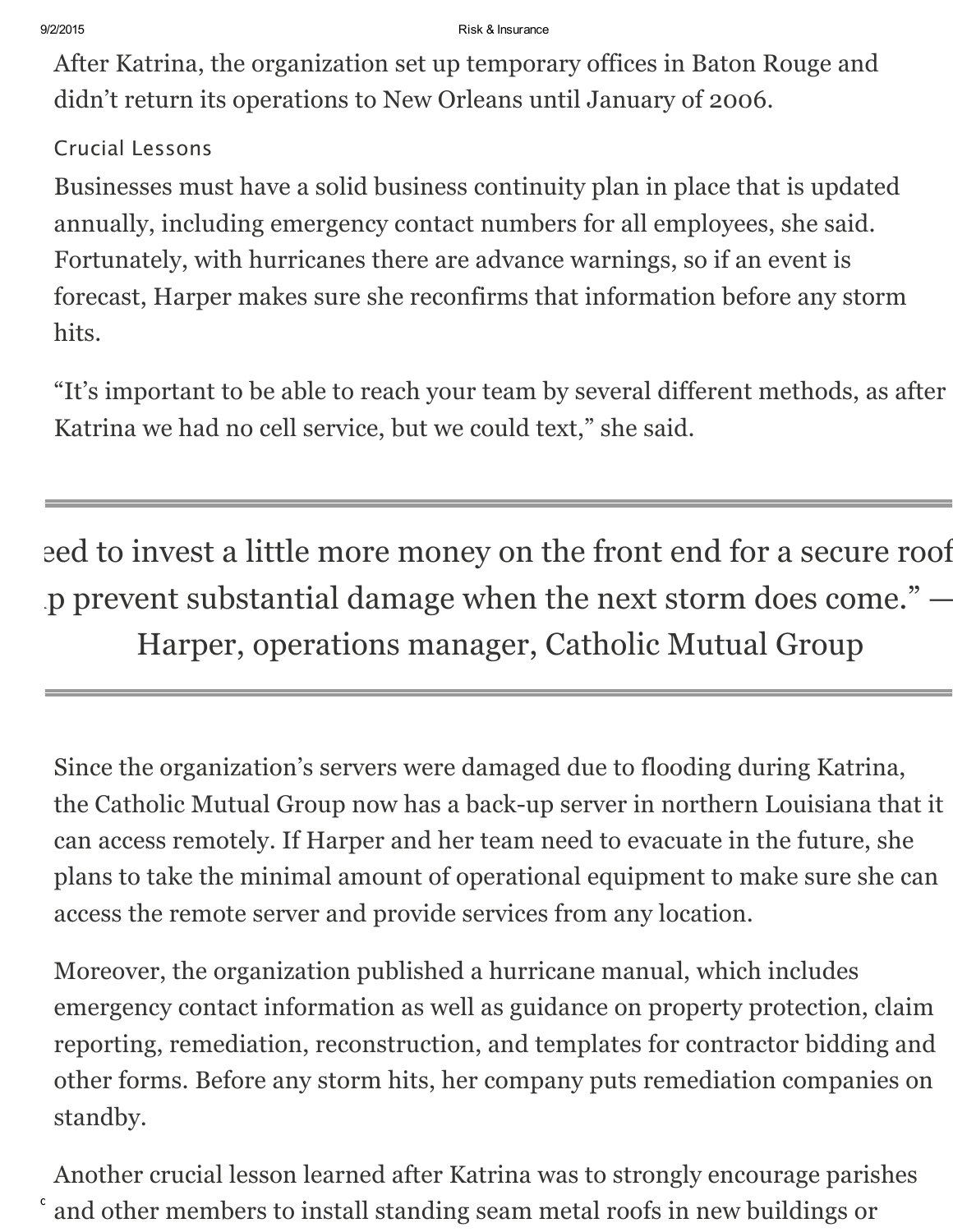replace outdated roofs with them, as those roofs typically hold up better during hurricanes, she said.

This is particularly important now that named storm deductibles are anywhere from 2 percent to 5 percent of the insured value of the building. Replacing with this type of roof can be very costly, but it will save the building from interior water damage and extensive remediation from typical roof damage in a storm.

"You need to invest a little more money on the front end for a secure roof, which will help prevent substantial damage when the next storm does come," Harper said.

In addition to roofs, AGCS recommended examining and shoring up all "building envelopes," including walls and windows, and making sure gutters and other drainage systems are clear of debris or vegetation, so water can properly run off during a storm event.



Thomas Varney, ARC regional manager for North America, Allianz Global Corporate & Specialty

"These steps allow us to better support clients in determining potential repairs or maintenance needs," said Thomas Varney, the company's ARC regional manager for North America in Chicago.

Advertisement

Businesses should also make sure to adhere to four primary areas of windstorm loss mitigation, according to AGCS' report"Hurricane Katrina 10: Catastrophe Management and Global Windstorm Peril Review," released August 18:

Pre-windstorm planning includes the development of a comprehensive, well-tested emergency plan, site and equipment inspections, and preparations for possible